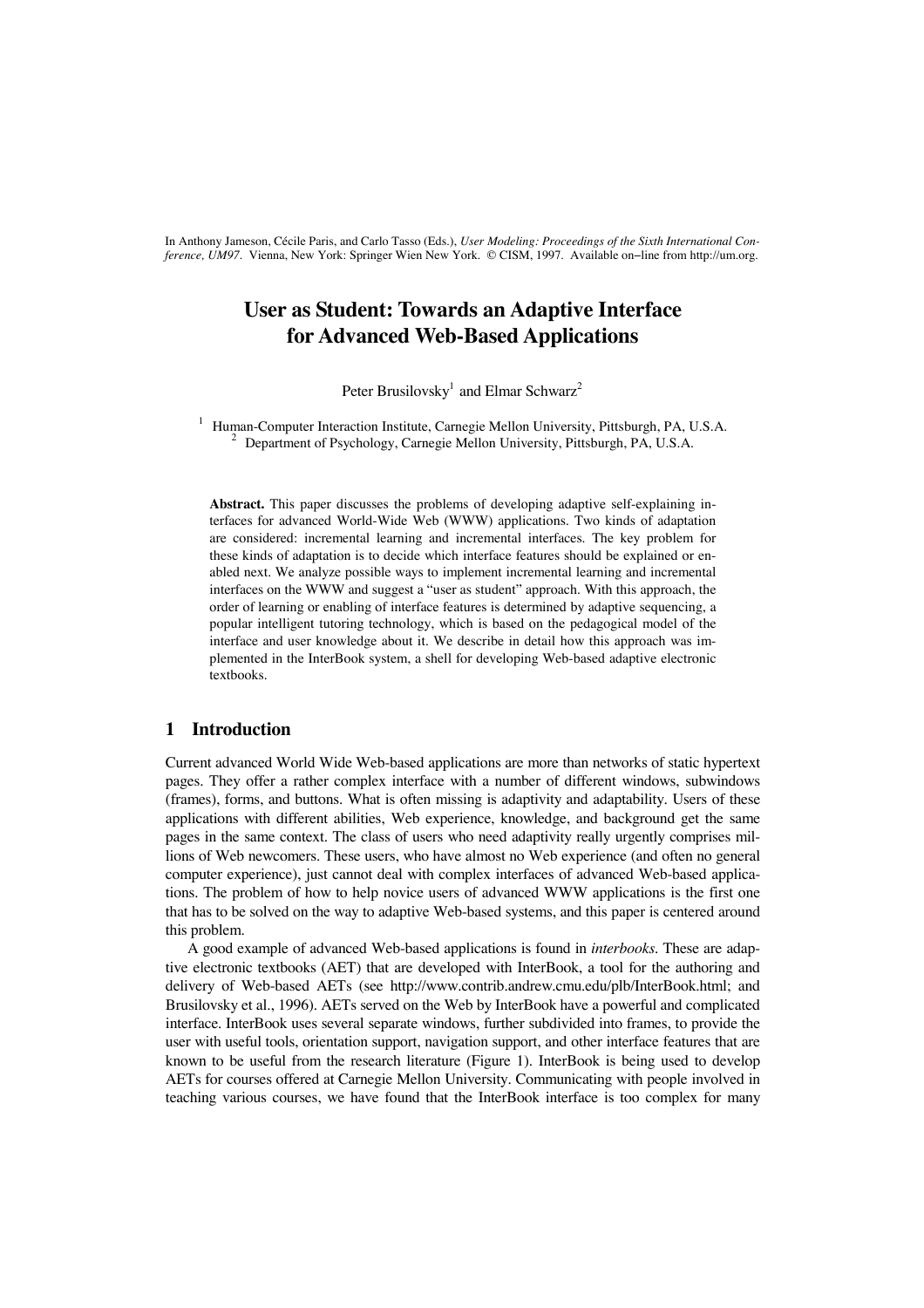178 **P. Brusilovsky and E. Schwarz** 

users. Some interface features, such as the separate table of contents, were misunderstood. Such helpful features of InterBook as the search interface or prerequisite help have never been used.



**Figure 1.** This picture shows a complex interface of InterBook. All features are switched on. The complexity of the interface often confuses novices. At the top right corner you can find the "Hint" and the "Interface" button, which are used for interface customization.

We think that InterBook provides a good case for investigating the problem of novice users working with complicated interfaces on the Web. The WWW context adds new dimensions to this classic problem of human-computer interaction. Generally speaking, there is a whole tree of computer-supported solutions (not mutually exclusive) for this problem. Either the user has to adapt to the complex interface by learning it, or the system has to adapt to the user's level of knowledge and skills. In turn, an interface could be learned in advance (comprehensively) using some kind of on-line tutorial; or at work (incrementally) using some kind of on-line help. Experimental research shows that some users prefer the comprehensive and others the incremental way of learning (Fischer, 1988; van der Veer, 1990). On-line help could be static (i.e., non-adaptive) or adaptive.

We have already tried two non-adaptive options within this taxonomy in InterBook. From the very beginning, InterBook was available together with the "InterBook manual", a combination of on-line tutorial and on-line help. Unfortunately, very few users have ever tried to read this manual. Either users are too eager to start real work as soon as possible in the WWW context, or the reading of the Web-based manual was a complicated task in itself. This paper presents our efforts to investigate two adaptive options: incremental learning with adaptive help; and an adaptive interface.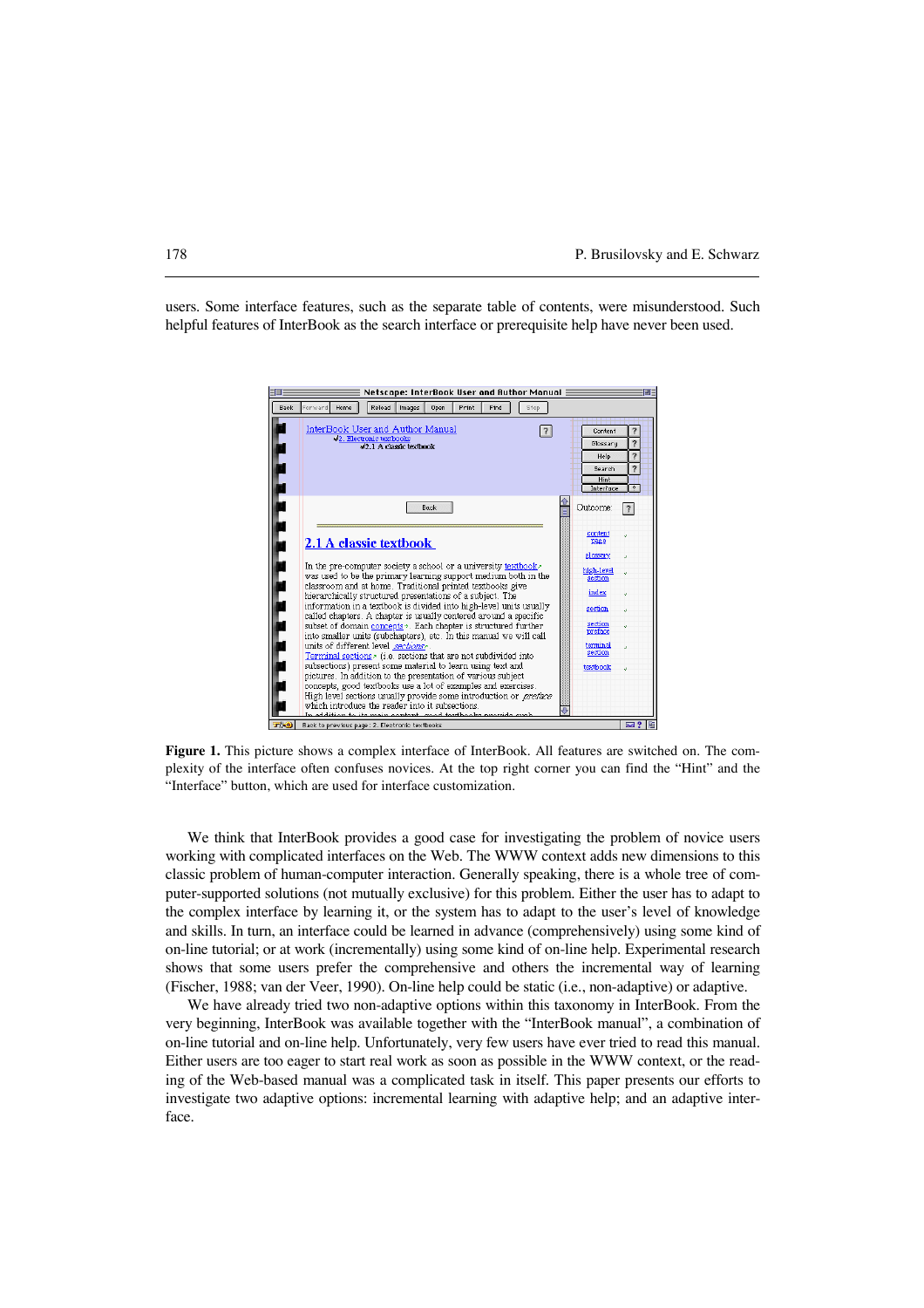# **2 A Review of Relevant Work**

#### **2.1 Adaptive Help Systems for Incremental Learning**

The problem of incremental learning of complex interfaces has traditionally been addressed by the research on adaptive help systems (more often called *intelligent help systems*, IHSs). The goal of intelligent help systems is to provide personalized help to a user working with a complex interface by diagnosing errors and suboptimal user behavior, identifying missing pieces of knowledge about the interface, and providing on-demand incremental learning to extend the user's knowledge (for a review see Breuker, 1990; Wasson and Akselsen, 1992).

The area of intelligent help systems has been well investigated. The first wave of research on intelligent help was initiated when UNIX systems, with their complicated interface, were distributed widely in universities and came to the workplaces of many computer-naive users. Due to this fact, almost all early research on intelligent help systems was focused on UNIX and its utilities (Breuker, 1990; Jones et al., 1988; Matthews and Nolan, 1985; Nessen, 1989; Wilensky et al., 1984; Wolz et al., 1989). The appearance of "friendly" WIMP interfaces created a pause in IHS research, but in just a few years even these interfaces had reached the level of complexity where intelligent help is really important. The current second wave of research on IHSs investigates useful ways of providing intelligent help in modern application systems (Encarnação, 1995; Fox et al., 1993). Probably, a third wave will be created by advanced WWW applications.

Traditionally, IHSs are divided into two classes: *active* and *passive* help systems. In a passive help system, it is the user who initiates the next help session by asking for help. An active help system initiates the help session itself. "Passive-active" and "static-adaptive" are two different dimensions of classification. A well-known example of active but non-adaptive help is "did you knowî (DYK) help, which offers users random pieces of knowledge (called *hints*) during their work. A number of modern applications (like Microsoft Word) usually suggest DYK help at the beginning of a session.

Adaptive passive help systems support incremental learning by suggesting the next piece of knowledge to be learned by the user when help is requested. The main problem for these systems is how to decide what to say. The suggested piece of knowledge has to be both new and relevant to the user's current goal (otherwise the user will not be interested in learning it!). To determine what is new and relevant, IHSs track the user's goals and the user's knowledge about the interface. This information about the user is stored in the user model (Chin, 1989; Nessen, 1989; Winkels, 1990). The user model is often initialized through a short interview with a user and then kept updated through automatic user modeling. IHS researchers have investigated a number of effective techniques of automatic user modeling. Most of them are variants of two basic technologies which were tried in the very first IHS projects (Matthews and Nolan, 1985; Zissos and Witten, 1985): (1) tracking the userís actions to understand which commands and concepts are known to the user and which are not and (2) using task models to deduce the goal of the user. The first technology is reasonably simple—the system just records all used commands and parameters, assuming that "used means known". The second technology is much more complicated; it is based on plan recognition (Goodman and Litman, 1992) and advanced domain knowledge representation in a "goalplan-action" tree or some other form of task model (Hoppe, 1993). To identify missing pieces of knowledge, the system  $(1)$  infers the user's goal from an observed sequence of commands,  $(2)$  tries to find a more efficient sequence of commands to achieve this goal, (3) identifies knowledge ele-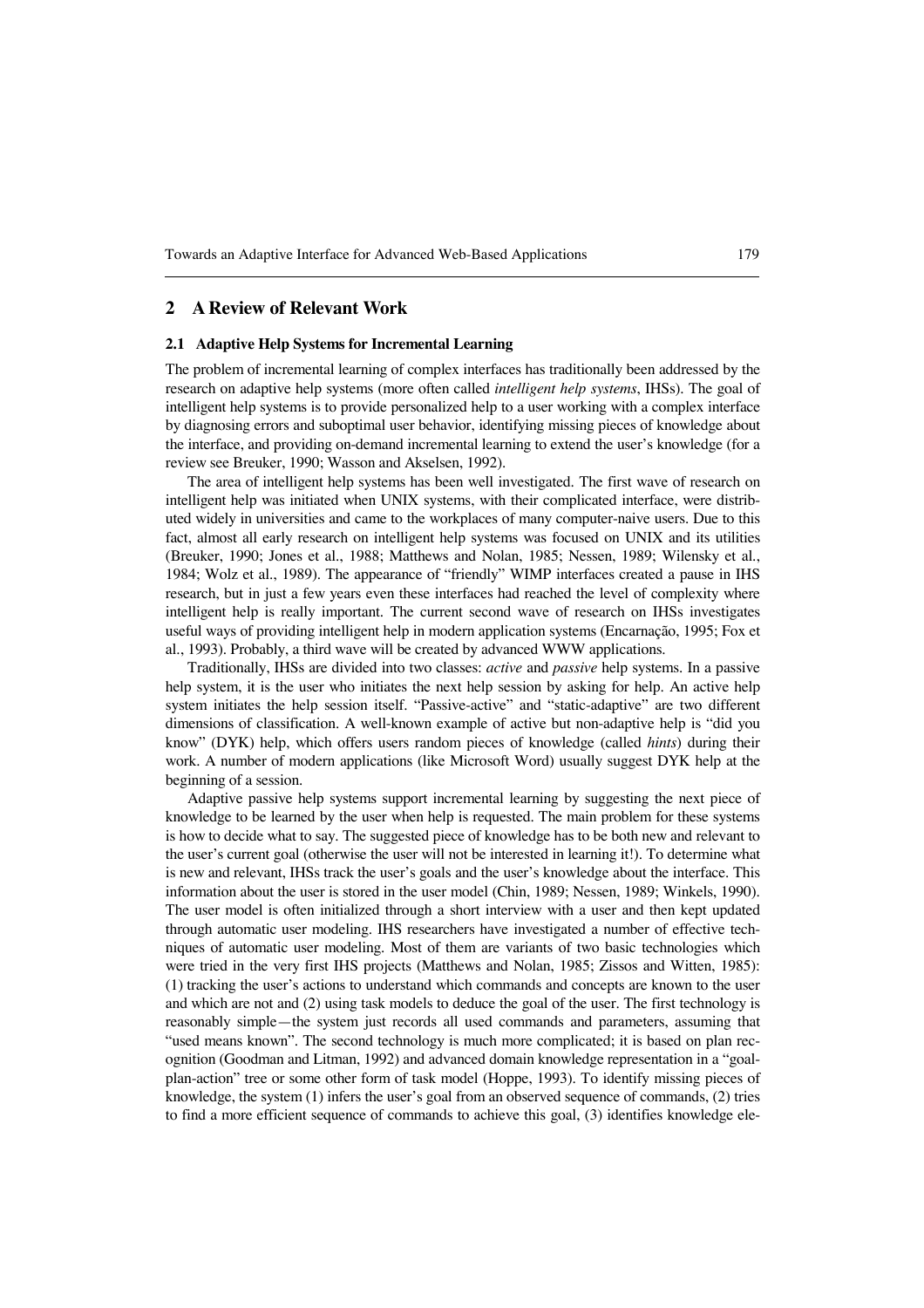180 **P. Brusilovsky and E. Schwarz** 

ments required to build this more efficient sequence but not required to make the original (less efficient) sequence. Presumably, the lack of this knowledge prevented the user from applying the more efficient sequence. These knowledge elements are declared to be unknown (unless they were recorded as known on the basis of the simpler technology) and become the best candidates for knowledge extension on demand.

Adaptive active help systems make all decisions that adaptive passive help systems make plus one more decision: when to interrupt the user's work and suggest help. The problem of when to interrupt is older than IHSs themselves. This problem is known in the area of intelligent tutoring systems (ITSs) as the problem of *coaching* (Burton and Brown, 1979), and here IHSs apply the ideas developed by earlier ITSs (Breuker, 1988; Fischer, 1988). The secret of good coaching is not to interrupt the user's work in each situation when the user makes an error or demonstrated suboptimal behavior and the system has something to say about it. A good coach will interrupt the user only if the work situation is relevant for correcting the user or suggesting a new piece of knowledge. Usually, a set of heuristic rules (mostly domain-dependent) is used to determine whether the situation is relevant.

#### **2.2 Adaptive Interfaces**

Interface adaptation to users with different levels of knowledge about interface features is not a mainstream direction of research on adaptive interfaces (Dieterich et al., 1993). The only relevant technology developed so far is that of incremental interfaces. The idea of incremental interfaces is the following one: A novice user starts with some subset of a complex interface, and then more advanced interface features are enabled incrementally as soon as the user needs them and is ready to use them. Incremental interfaces were developed for two intelligent learning environments: ITEM/IP (Brusilovsky, 1993) and ELM-PE (Brusilovsky et al., 1995). Both systems have no model of user knowledge about interface features and use a model of user knowledge on the subject being learned (a programming language) to decide which interface features to enable. For example, if a particular LISP function becomes known to the user of ELM-PE, the button for this function in an adaptive structure editor is enabled.

# **3 User as Student: Applying Adaptive Sequencing Technology**

### **3.1 The Architecture and the Problem of Sequencing**

The work discussed above on adaptive help systems and adaptive interfaces suggests a clear way of implementing both incremental learning and an incremental interface. Two decision-making mechanisms have to be implemented. The "what" mechanism has to decide which unknown interface features the user could and would like to learn next. With incremental learning, these features will be introduced and explained to the user. With the incremental interface, these features will be enabled (and probably explained). The "when" mechanism has to decide whether a particular moment of time is appropriate one at which to interrupt the user and introduce the next set of new features. The work discussed above shows that the "when" mechanism does not pose a real problem. First, it is always possible to implement a simple "when" mechanism on the basis of a small set of domain-dependent heuristics or just to use the non-adaptive DYK style. Second, the mechanism is used only in active help systems. The key problem is the "what" mechanism, or sequencing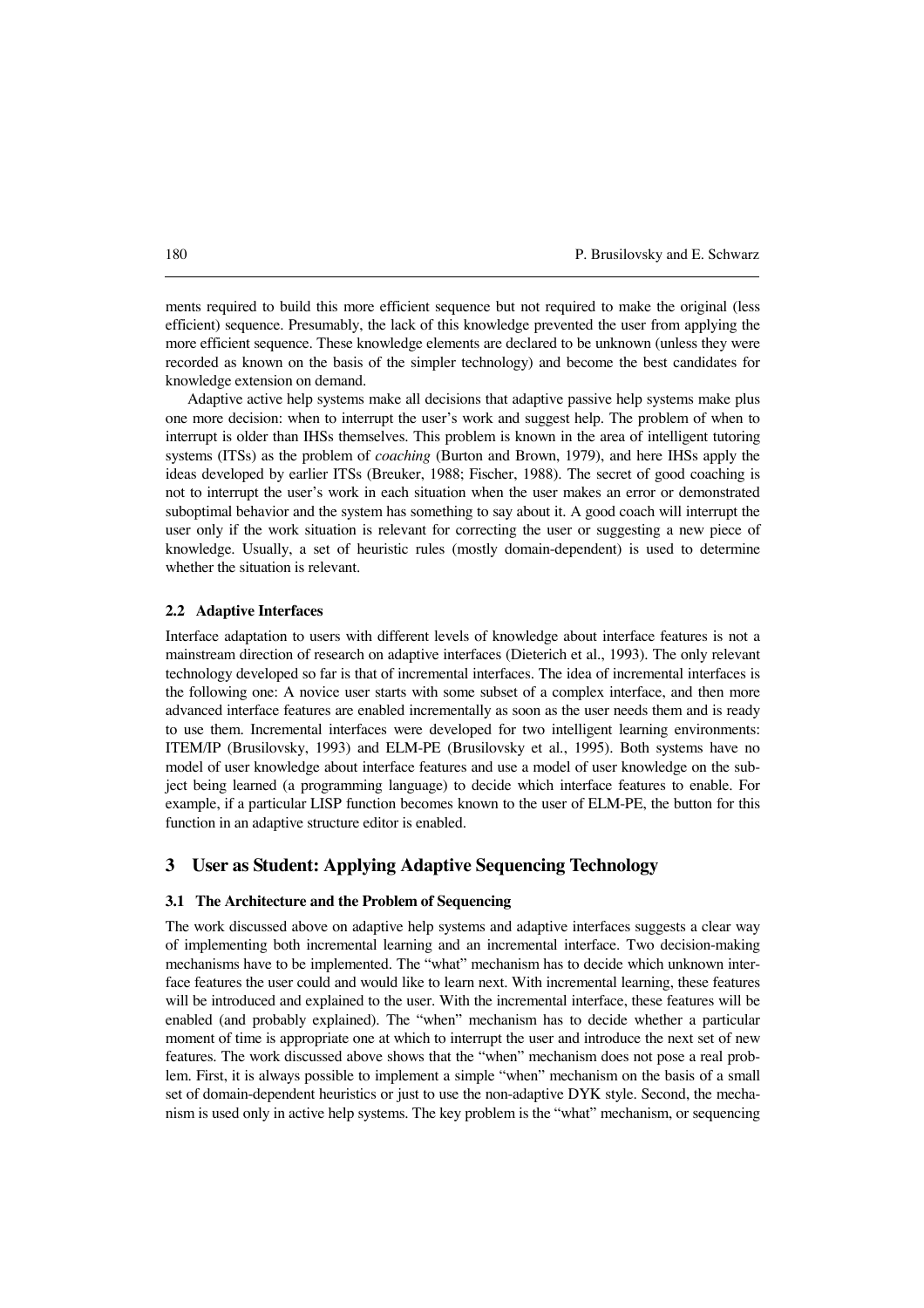mechanism. It is used for both passive and active help, and it is where the main "intelligence" of an adaptive interface is.

The work discussed above shows several ways of implementing an adaptive sequencing mechanism. However, we have found that existing experience cannot be applied directly in the Web context because current Web-based interfaces are different. What we call an "interface" in a Web-based application is not a conventional interface. For example, what looks like a button is nothing more than an iconized hyperlink. In essence, a Web-based interface supports hypertext navigation with some amount of form-filling. The problem is that watching what the user is doing in hypermedia provides insufficient information for user modeling (Brusilovsky, 1996). Most known plan-recognition-based techniques of automatic user modeling can hardly be applied in this area. The only information about the user's actions which the system can record is the user's path through the hyperspace and the time spent on each node. The bandwidth of this channel is much lower than in UNIX-like command-based interfaces (Breuker, 1990; Jones et al., 1988; Wolz et al., 1989), action-based interfaces (Encarnação, 1995; Fox et al., 1993) or natural language interfaces (Wilensky et al., 1984).

### **3.2 Our Solution: The User-as-Student Metaphor**

Our solution to the problem of novice users working with complicated interfaces on the Web is to apply the known technologies of incremental interfaces and incremental learning but to use a different sequencing mechanism. Rather then using sequencing based on plan recognition, which is not very suitable for current Web-based interfaces, we use sequencing based on the internal logic of the domain which is represented in a domain model. Domain-model-based sequencing is a classic technology of intelligent tutoring systems (Polson and Richardson, 1988). The heart of this technology is a domain model represented as a network of domain concepts (a concept in ITS is an elementary piece of knowledge). Links between concepts represent the logic of the domain: various semantic relationships between concepts, such as *is-a*, *part-of*, or *prerequisite*. The domain model is used in parallel with an overlay student model of domain knowledge which stores separately the student's level of understanding of each domain model concept. Using domain and student models, an ITS could perform concept sequencing, i.e., build a dynamic personalized sequence of concepts to be learned based on the internal logic of the domain and the student's knowledge. Most advanced ITSs could also perform learning unit sequencing or task sequencing, where a learning unit is an educational task of any kind: an explanation, a test, an example, a problem, etc. (Barr et al., 1976; Brusilovsky, 1992; Capell and Dannenberg, 1993; Vassileva, 1990).

Our idea is to treat a user as a student and an interface as a domain to be learned. Driven by this metaphor, we suggest (1) using an ITS-like domain and student knowledge representation, with each interface feature treated as a domain concept and each hint as a learning unit; (2) applying a well-developed task sequencing technology to build a sequence of interface features to be learned or enabled and a sequence of hints to be presented. We think that this way is a good alternative solution to the sequencing problem for Web-based interfaces in general. Some additional benefits of this solution for InterBook are that this adaptive educational system already has a formalism for domain modeling, student modeling and indexing and that it has some already implemented sequencing mechanisms. In the following sections, we describe briefly the original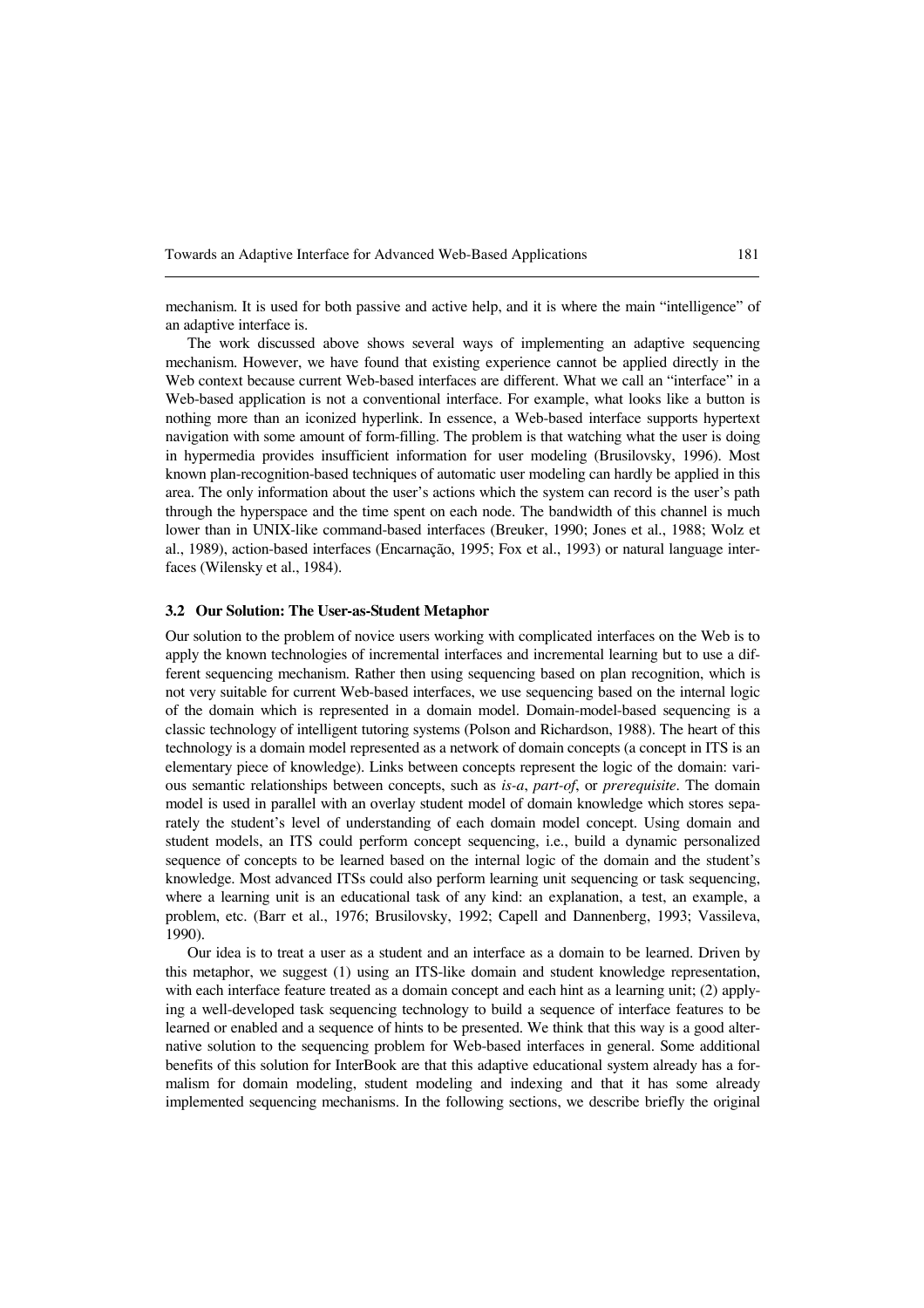| 182 | P. Brusilovsky and E. Schwarz |
|-----|-------------------------------|
|-----|-------------------------------|

domain-independent sequencing mechanism implemented in InterBook and explain in detail how we have used this mechanism to implement incremental learning and an incremental interface.

# **4 An Adaptable and Adaptive Interface in InterBook**

As an advanced WWW-application, the InterBook system provides a suitable basis for implementing our ideas. The InterBook system is described in more detail elsewhere (Brusilovsky et al., 1996). Here we provide the minimal description that is required to understand how the incremental interface and the adaptive on-line documentation inherited the adaptation techniques that are already used for adaptive hypermedia in general.

### **4.1 Adaptive Electronic Textbooks and Techniques**

The keys to adaptivity in InterBook are the domain model and the overlay student model. The domain model is a set of concepts that describe the educational domain. All pages of InterBookbased hypertext books can be indexed with domain model concepts by the course author. For each page, an author can provide a list of related concepts, which describe the educational contents in terms of the domain model. Each concept in the index has different roles, being either an outcome concept or a prerequisite of the page. A concept is an outcome concept of a page if this page presents the piece of knowledge designated by the concept. A concept is a prerequisite concept if a user has to know this concept to understand the content of the page. The overlay model keeps track of the individual student's knowledge by assigning to each concept from the domain model scores for reading pages about these concepts and solving tests or problems. It is updated whenever a student reads a related page or solves a test or problem that deals with the particular concept. Indexing is a relatively simple but powerful mechanism, because it provides the system with knowledge about the content of its pages: The system knows which concepts are presented in each section and which concepts have to be learned before starting to learn each section.

Sequencing is one of the applications of the student model in InterBook. The goal of sequencing is to determine the next page that should be learned by the student. This is done in three steps. First, the system computes overall scores for the supposed state of knowledge for each concept. On the basis of these scores, the system can decide whether a concept is already well-learned or should still be the subject of further teaching operations. Second, the system decides for all pages, on the basis of the computed knowledge scores, which pages contain suggested teaching operations or which have missing prerequisites. The results of the second step are used for adaptive annotation of links: Links to concepts and sections of different educational states are annotated by different icons (Figure 1). Third, the system selects the most optimal page from among all available pages that introduce unknown concepts and that are missing no prerequisites. For this purpose, all pages are assigned a certain priority for presentation that is based upon a default value and modified according to the supposed state of knowledge of the required and introduced concepts.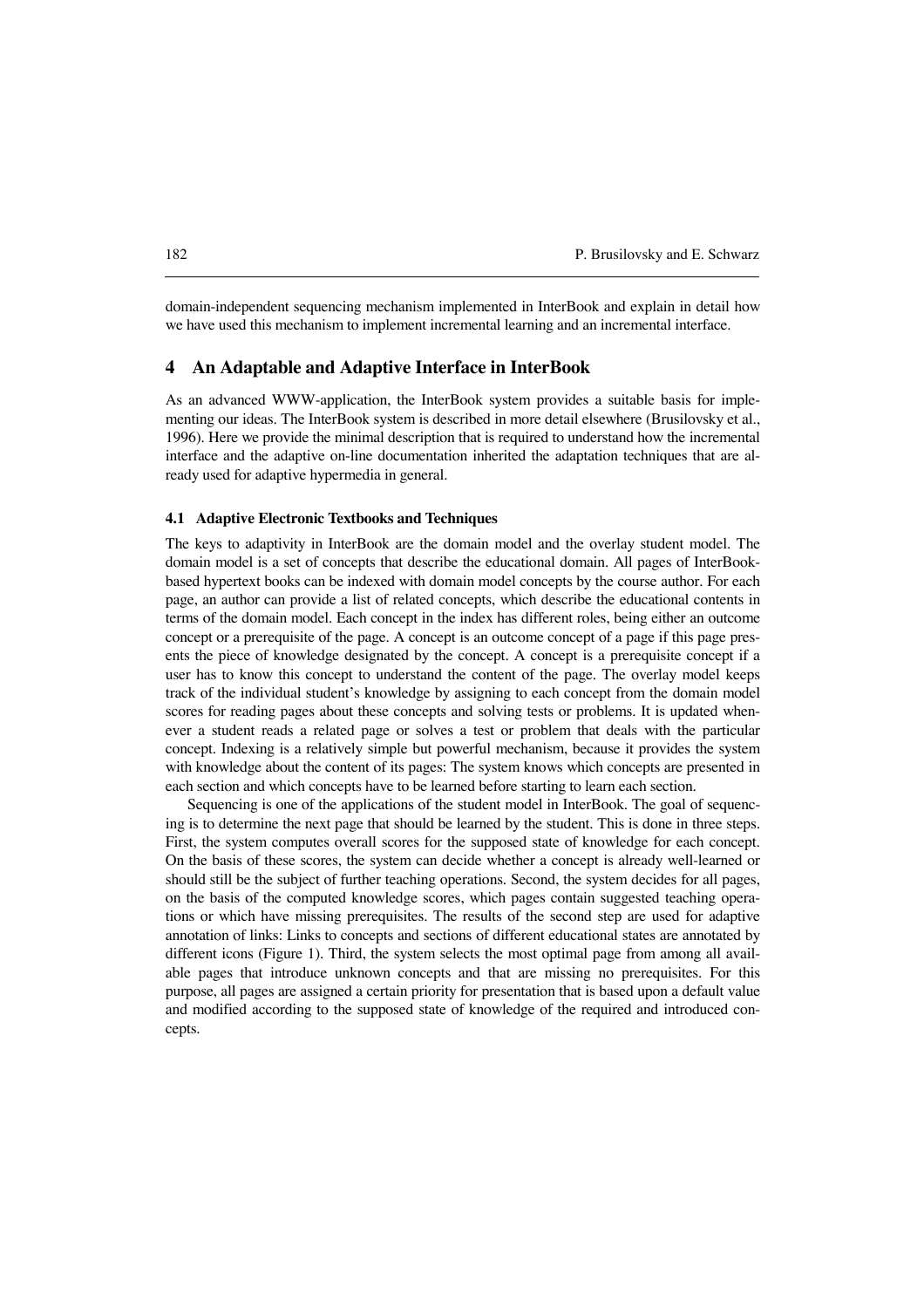

**Figure 2.** A simplified interface of InterBook that meets the purposes of novices. Disabled features are introduced incrementally with hints. The hint displayed here introduces "Concept References" (Table 1).

#### **4.2 Incremental Interface Learning**

According to our original idea of looking at the interface as a domain to be learned, we have created a domain model for the interface. A concept in this model is either an *atomic* interface feature that could be disabled or enabled independently (like "glossary button") or a more high-level interface-related concept (like "concept-based navigation"). Our interface model has more than fifty interface features. This model is dynamically extendible, since it relies on similar domainindependent mechanisms which are implemented for the electronic textbooks themselves. The interface concepts do not differ from other InterBook concepts that are created by authors of various InterBook-based electronic textbooks. In fact, we have re-indexed the InterBook manual, which is an electronic textbook itself, with a set of interface concepts to integrate the common adaptive electronic textbook with the adaptive interface documentation. In InterBook, incremental learning and interface documentation are implemented with hints (Figure 2). A hint is a textual explanation of one or more interface features (Table 1). Unlike common instructional information, interface documentation has to provide more than "know that" and "know how" aspects of concepts, which explain the location and nature as well as the functionality of the interface features. Interface documentation in an adaptable and adaptive context also has to introduce the user to the ìknow whyî aspect of an interface feature, which explains why the user should switch on and use a certain feature. A hint is presented to the user at the bottom of the corresponding InterBook window, in which the introduced feature is located. Hints appear in separate frames, which are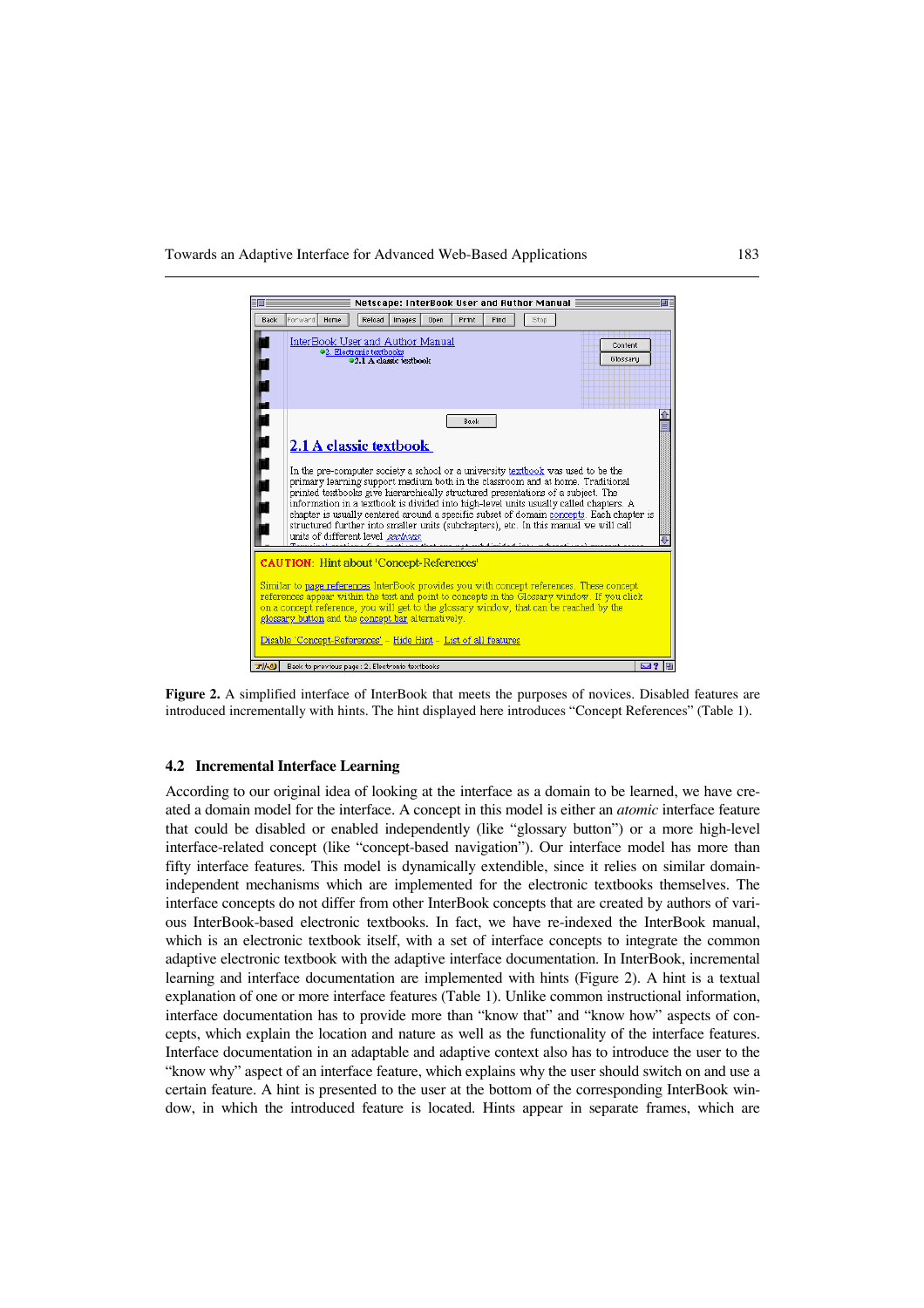| 184 | P. Brusilovsky and E. Schwarz |
|-----|-------------------------------|
|-----|-------------------------------|

scrollable independently from the main window. This enables the user to work with the original window, which remains unchanged without being disturbed by the hints. Furthermore, this technique binds the hint directly to the relevant window, in which the interface feature is visible. To provide more detailed information about an interface feature, hints can be authored with hyperlinks, which may point to deeper explanations, or related hints, which describe features that might enhance or replace the current feature. In this way, the author of the on-line documentation can create a separate hyperspace of hints for the on-line documentation of the interface.

| <b>Slot</b>   | Example                                            | Function                                                                                                                                                              |
|---------------|----------------------------------------------------|-----------------------------------------------------------------------------------------------------------------------------------------------------------------------|
| prerequisites | Concepts,<br>concept bar                           | These concepts or interface features must be<br>known before the hint is presented.                                                                                   |
| outcome       | Concept hot-links                                  | This feature or concept in introduced in this<br>hint.                                                                                                                |
| windows       | Textbook window,<br>Glossary window                | The hint is appropriate for these windows.                                                                                                                            |
| features      | Concept hot-links,<br>concept bar                  | These features are relevant to the hint, because<br>the user might want to switch them on or off,<br>when he or she learns about new features and<br>functionalities. |
| title         | Hint about "Glossary"<br>window"                   | The title of the hint by which it can be identi-<br>fied by system and user.                                                                                          |
| documentation | "You have just opened<br>the glossary window"      | The text describing new interface features and<br>their functionality.                                                                                                |
| appearance    | "Current page contains a<br>hot-link to a concept" | Rule that describes when a hint should be<br>presented.                                                                                                               |
| priority      | 10                                                 | The default priority by which the hint is chosen<br>by the sequencing algorithm.                                                                                      |

**Table 1**. This table illustrates the overall structure of a hint. It implements didactic relations and the documentation itself as well as additional information for event-driven appearance and adaptive sequencing.

Hints can be presented in both active and passive modes. Active mode means that hints can appear when a particular window is updated if the sequencing mechanism suggests its presentation. Passive mode means that at any time the user can request a hint himself or herself by using the button "Hint" (Figure 1). This causes the system to present the next most relevant hint. The decision which hint to present is made by the sequencing mechanism. The user can override system's selection by using the "Interface" button, which will bring up a list of all available features. Each feature in this list has attached links, which point to the most relevant hint.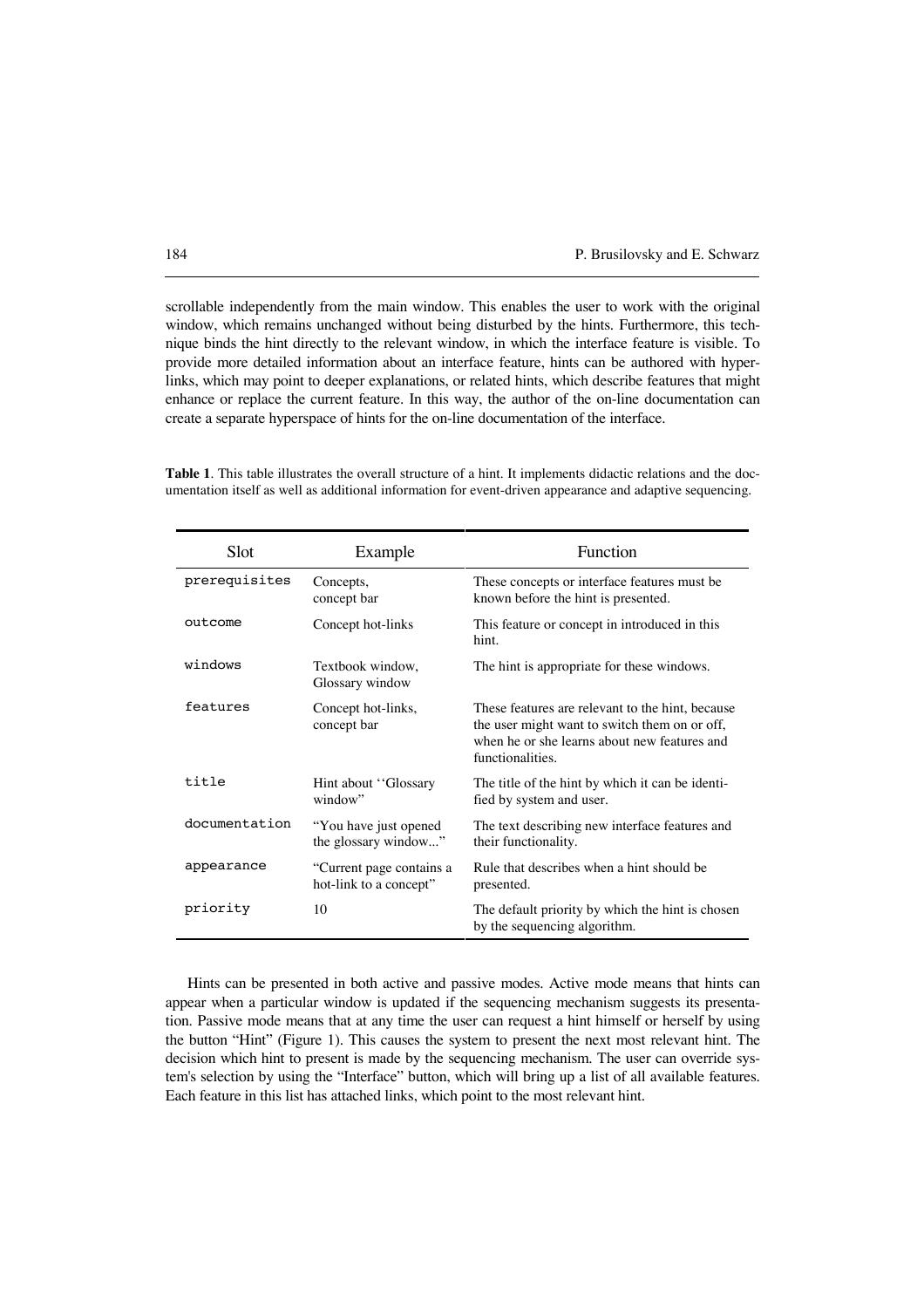The incremental interface is driven by a simple sequencing mechanism, which chooses a hint if all prerequisites are already known and new outcome concepts are introduced. If the rule that determines the occurrence of a hint applies, the hint will be selected based upon its priority (see Table 1), since several hints might apply in the same situation.

The sequencing mechanism has to made two decisions. The first decision is *what* kind of information the user might be interested in. This decision is made by the general sequencing mechanism based on outcome and prerequisites that is used in InterBook. The second even more important decision, *when* to present this information, is made by simple rules, which enable eventdriven occurrence of hints. These rules are implemented by LISP-functions, which are called with an identifier of the contents of the relevant window and the user model. Further, these rules have full access to information about the contents of the window the identifier refers to. This information can be taken into account for the computation of these rules.

An important piece of information for the *when* decision, is the window or interface element a feature might appear in. For instance, features which are specific to the table of contents will be presented only in the contents window. This basic mechanism has been made generic and is explicitly encoded into the structure of a hint (Table 1).

### **4.3 The Incremental Interface**

The incremental interface is linked to incremental learning in that both are integrated into the structure of the hints (see Table 1). Each hint is indexed not only by concepts of the interface domain but also by interface features which are relevant to the hint. For example, when a new feature is introduced, this feature is listed in this slot. Currently, the incremental interface is an option. If the incremental interface is disabled, a hint simply draws the user's attention to new interface features and describes them, leaving the choice to enable them to the user. If the incremental interface is active, the hint also triggers the state of the features that the hint explains. These features are enabled in an InterBook window simultaneously with a display of the hint about them in the bottom frame of this window (Figure 2).

In active or passive mode, users always have the opportunity to enable and disable certain interface features. The features relevant to a hint are listed as links at the bottom of each hint, and their settings can be altered by using those links. Changes in the settings will appear immediately in the assigned window. In this way, the student can systematically explore the look of the interface with and without certain features enabled. Once the user has chosen his settings and deselected the hint, he or she is still able to modify the current settings using the interface button. Selecting this button, the user is provided with a list of all features that are relevant to the current window. Each feature is attached to a link that alters the setting as well as to a link to a relevant hint.

#### **4.4 Default Settings and Stereotyped User Models**

In an adaptable and adaptive interface, the user model is divided into two parts: One part tracks users' knowledge about concepts in the overlay model, and another one the current settings for the interface. To meet each user's need from the very beginning, InterBook provides a mechanism for loading both a default overlay model and some default interface settings. The course author has the opportunity to encode both into the subscription page of the system, in which the user has to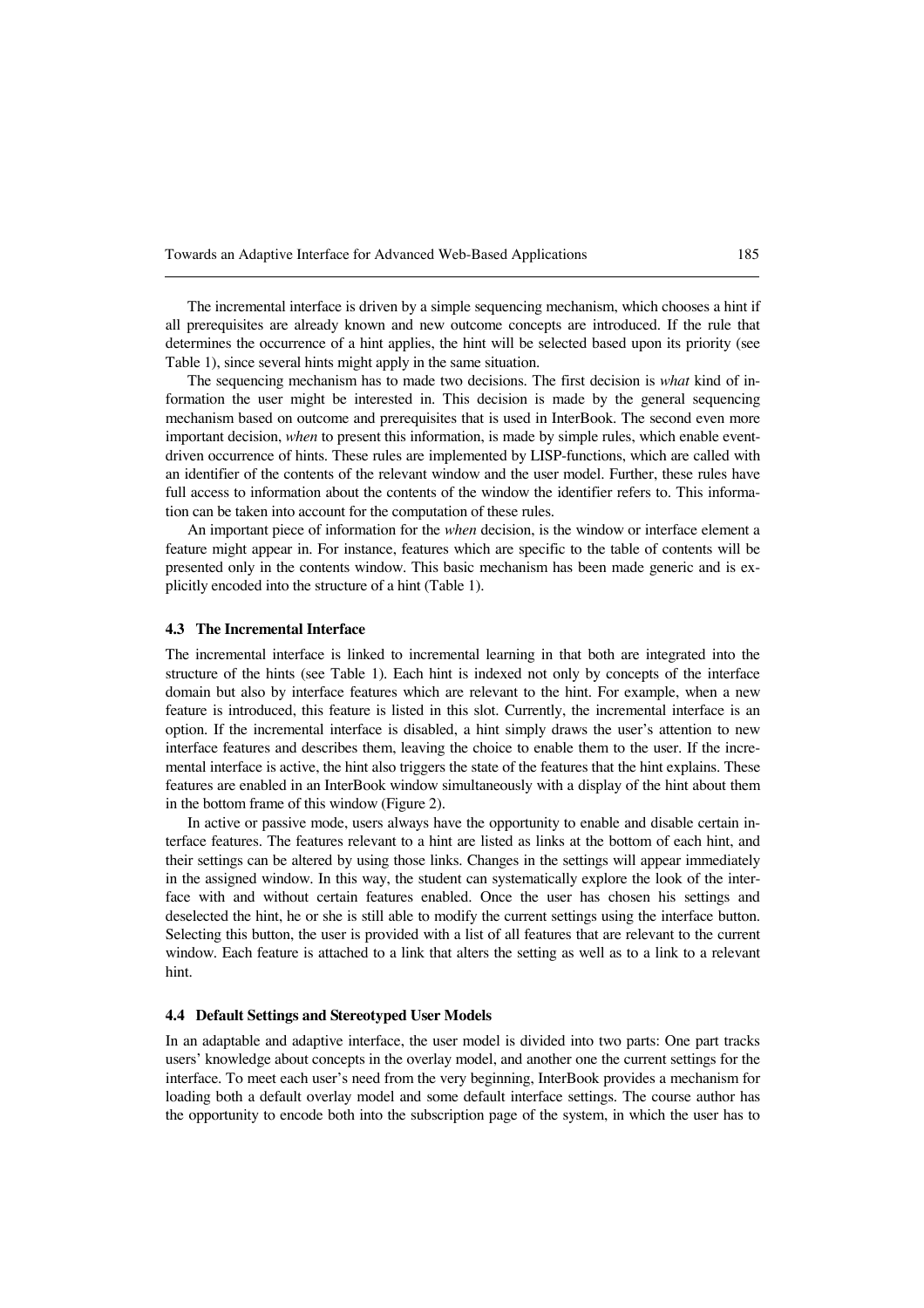186 P. Brusilovsky and E. Schwarz

register him- or herself. During that registration, the user can choose his or her individual level of experience with advanced Web-based applications. Each selection is associated with a stereotype, i.e., a set of domain concepts and default settings, that will be loaded when the user subscribes (Figure 3).

| Netscape: Welcome to InterBook                                                                                                                                                                                                                      | ᄩ                                                                                             |  |
|-----------------------------------------------------------------------------------------------------------------------------------------------------------------------------------------------------------------------------------------------------|-----------------------------------------------------------------------------------------------|--|
| Reload<br>Forward<br>Home<br>Images<br>Open<br>Back                                                                                                                                                                                                 | Print<br>Find<br>Stop                                                                         |  |
| Welcome to this InterBook site!<br>This server is using InterBook, a tool for developing adaptive hupermedia on WWW. InterBook is<br>based on MIT Common Lisp Hypermedia Server CL-HTTP. To work with InterBook you need<br>Netscape 2.0 or higher. |                                                                                               |  |
| Please, enter your user name:<br>If you are subscribing for the very first time to this<br>server, select your level of experience with<br>WWW-applications:<br>• Why do I have to register?                                                        | Enter your Password:<br>PROFESSIONAL<br><b>✓ EXPERIENCED</b><br>AUFRAGE<br>NOUTCE<br>cessary? |  |
| . What shall I use as a user name?<br>UNIX password?<br>onaa 1 ase niv<br>Press this button to submit your personal data:<br>Subscribe to this InterBook site!                                                                                      |                                                                                               |  |
| $T/(\theta)$                                                                                                                                                                                                                                        |                                                                                               |  |

**Figure 3.** The user must register to allow InterBook to provide individual support. During that dialog, the user can choose his or her individual level of experience with Web-based applications. This selection is associated with default interface settings and the user model.

| Netscape: InterBook - Maintenance Interface  <br>囙                                                                                                                                                                                     |                                                                                                                                                                                                                                        |  |  |
|----------------------------------------------------------------------------------------------------------------------------------------------------------------------------------------------------------------------------------------|----------------------------------------------------------------------------------------------------------------------------------------------------------------------------------------------------------------------------------------|--|--|
| Reload<br>Back<br>Home<br>Forward<br>Images                                                                                                                                                                                            | Print<br>Find<br>Stop<br>Open                                                                                                                                                                                                          |  |  |
| 仚<br>InterBook Maintenance Interface                                                                                                                                                                                                   |                                                                                                                                                                                                                                        |  |  |
| Global settings:                                                                                                                                                                                                                       |                                                                                                                                                                                                                                        |  |  |
| $\boxtimes$ Allow unauthorized access                                                                                                                                                                                                  |                                                                                                                                                                                                                                        |  |  |
| Select current user: V Elmar-Schwarz<br>Peter-Brusilovsky<br>superuser<br>test                                                                                                                                                         | Update Screen<br>Default Values                                                                                                                                                                                                        |  |  |
| <u> User: Peter Brusilovsky</u><br>Name: Peter Brusilovsky<br>DELETE<br>Password: InterBook<br>ADD <sup>1</sup>                                                                                                                        |                                                                                                                                                                                                                                        |  |  |
| <b>Interface Features:</b>                                                                                                                                                                                                             | <b>Forbidden Features:</b>                                                                                                                                                                                                             |  |  |
| About Tools<br>Adaptable contents level<br>Adaptive interface<br>Adaptive link annotation<br>Check visited pages<br>Collaps concept bar<br>Concept bar<br>Concept-References<br>Extended glossary window<br>Extended navigation center | About Tools<br>Adaptable contents level<br>Adaptive interface<br>Adaptive link annotation<br>Check visited pages<br>Collaps concept bar<br>Concept bar<br>Concept-References<br>Extended glossary window<br>Extended navigation center |  |  |
| I¢ m<br>الهناب                                                                                                                                                                                                                         | ca o Tas                                                                                                                                                                                                                               |  |  |

**Figure 4.** Through the maintenance interface of InterBook, instructors can change the current interface settings of individual students.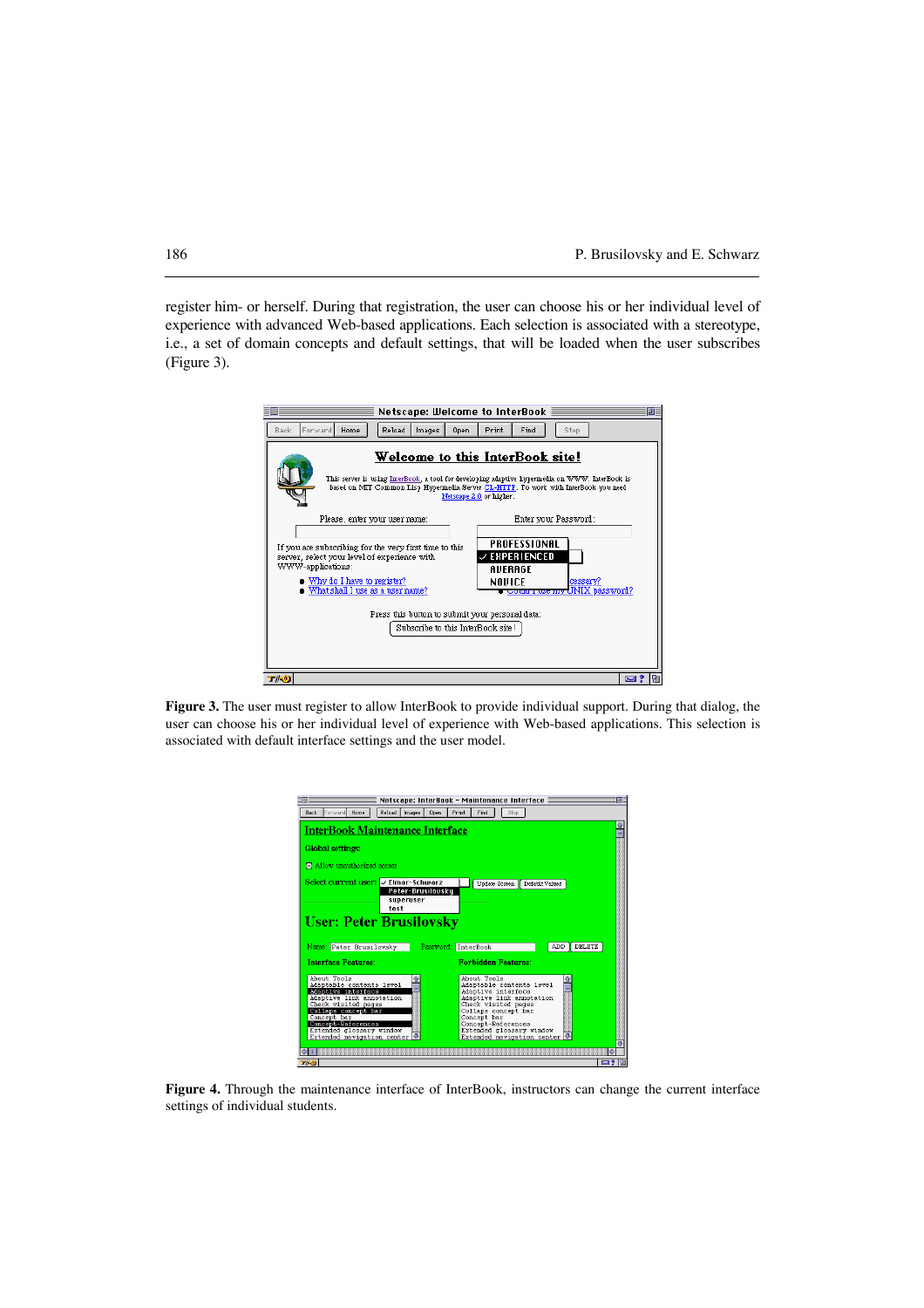A second way of changing the user's interface setting from the side of the course author is provided by a maintenance interface. This interface allows the maintainer of the server to alter each student's setting at any moment via the WWW. Each interface setting can be either enabled or disabled or even marked as being forbidden for certain students, if the teacher dislikes certain interface features of InterBook (Figure 4).

## **5 Conclusion**

This paper is centered around the problem of novice users working with complex interfaces of advanced Web-based applications. It investigates two possible adaptive ways to help these users: incremental learning and an incremental interface. An analysis of existing relevant research shows that the key problem to be solved is how to build an adaptive sequence of interface features to introduce or to enable. Classic plan-recognition-based sequencing mechanisms are not very suitable in the WWW context. The main theoretical contribution of the paper is the suggestion to use a domain-logic-driven sequencing mechanism which is known in the area of intelligent tutoring systems. The slogan is to treat a user as a student and an interface as a domain to be learned. It implies that we use an ITS-like knowledge representation with an interface feature treated as a domain concept and a hint as a learning unit and to apply task sequencing technology developed in the area of ITS. The practical contribution of the paper is an implementation of domain-logicdriven sequencing of hints in InterBook, a shell for developing adaptive electronic textbooks on the WWW. InterBook is an intelligent educational system and it has an embedded sequencing mechanism which was originally applied for course sequencing. In the second part of the paper we described briefly the original domain-independent sequencing mechanism implemented in Inter-Book and explained in detail how we have re-used this mechanism to implement incremental learning and an incremental interface. We think that InterBook provides a good model for other researchers working on adaptive interfaces for Web-based applications.

# **References**

- Barr, A., Beard, M., and Atkinson, R. C. (1976). The computer as tutorial laboratory: The Stanford BIP project. *International Journal of Man-Machine Studies* 8:567-596.
- Breuker, J. (1988). Coaching in help systems. In Self, J., ed., *Artificial Intelligence and Human Learning: Intelligent Computer-Aided Instruction.* London: Chapman and Hall. 310-337.
- Breuker, J. (1990). *EUROHELP: Developing Intelligent Help Systems.* Final Report on the P280 ESPRIT Project EUROHELP. Copenhagen: EC.
- Brusilovsky, P. (1993). Student as user: Towards an adaptive interface for an intelligent learning environment. In Brna, P., Ohlsson, S., and Pain, H., eds., *Proceedings of AI-EDí93, World Conference on Artificial Intelligence in Education.* AACE. 386-393.
- Brusilovsky, P. (1996). Methods and techniques of adaptive hypermedia. *User Modeling and User-Adapted Interaction* 6:87-129.
- Brusilovsky, P., Schwarz, E., and Weber, G. (1996). A tool for developing adaptive electronic textbooks on WWW. In Maurer, H., ed., *Proceedings of WebNetí96, World Conference of the Web Society.* AACE. 64-69.
- Brusilovsky, P., Specht, M., and Weber, G. (1995). Towards adaptive learning environments. In Huber-W‰schle, F., Schauer, H., and Widmayer P., eds., *Herausforderungen eines globalen Informations*verbundes für die Informatik: GISI 95. Berlin: Springer. 322-329.